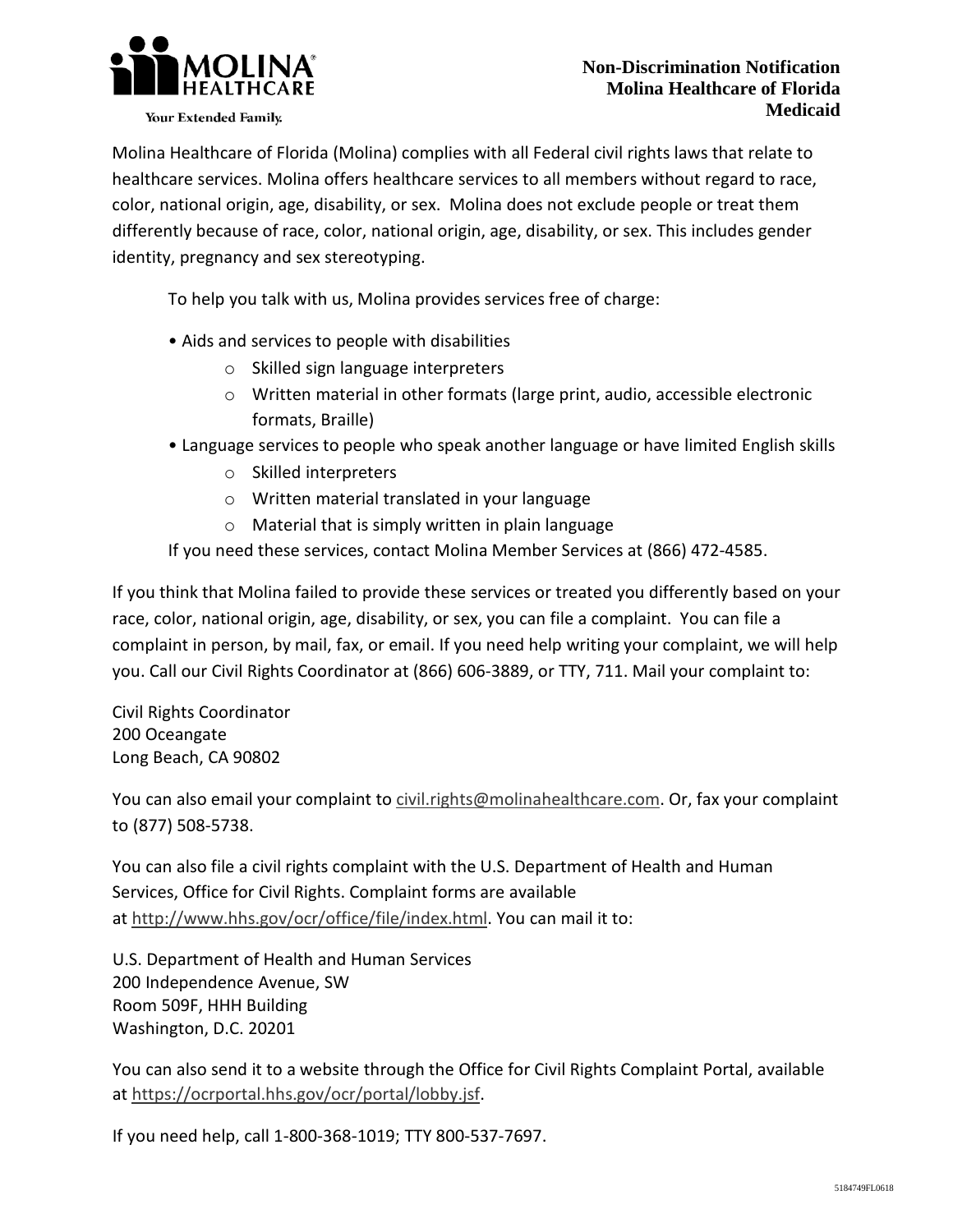Please note: If you have a disability and need more help, we can help you. If you need someone that speaks your language, we can also help. You may call our Member Services Department at 1-866-472-4585 for more help from 8:00 a.m to 7:00 p.m. If you are blind or have trouble hearing or communicating, please call 711 for TTY/TTD services. We can help you get the information you need in large print, audio (sound), and braille. We provide you with these services for free.

 Tenga en cuenta lo siguiente: Si tiene una discapacidad y necesita más ayuda, podemos ayudarlo. Si necesita una persona que hable su idioma, también podemos ayudarlo. Puede llamar a nuestro Departamento de Servicios para Miembros al 1-866 472-4585 para recibir más ayuda, de 8:00 a. m. a 7:00 p. m. Si es ciego o tiene problemas de audición o para comunicarse, obtener la información que necesita en letra grande, audio (sonido) y braille. Le brindamos estos servicios en forma llame al 711 para servicios de TTY/TTD. Podemos ayudarlo a gratuita.

 Veuillez noter: Si vous avez un handicap et vous avez besoin plus d'aide, nous pouvons vous aider. Si vous avez besoin de quelqu'un qui parle votre langue, nous pouvons vous aider aussi. Vous pouvez appeler le Service aux Membres au 1-866 472-4585 entre 8:00 a.m. et 7:00 p.m pour obtenir plus pouvons vous aider à trouver l'information dont vous avez d'assistance. Si vous êtes aveugle ou si vous avez des problèmes auditifs, veuillez appeler 711 pour les services TTY/ATS. Nous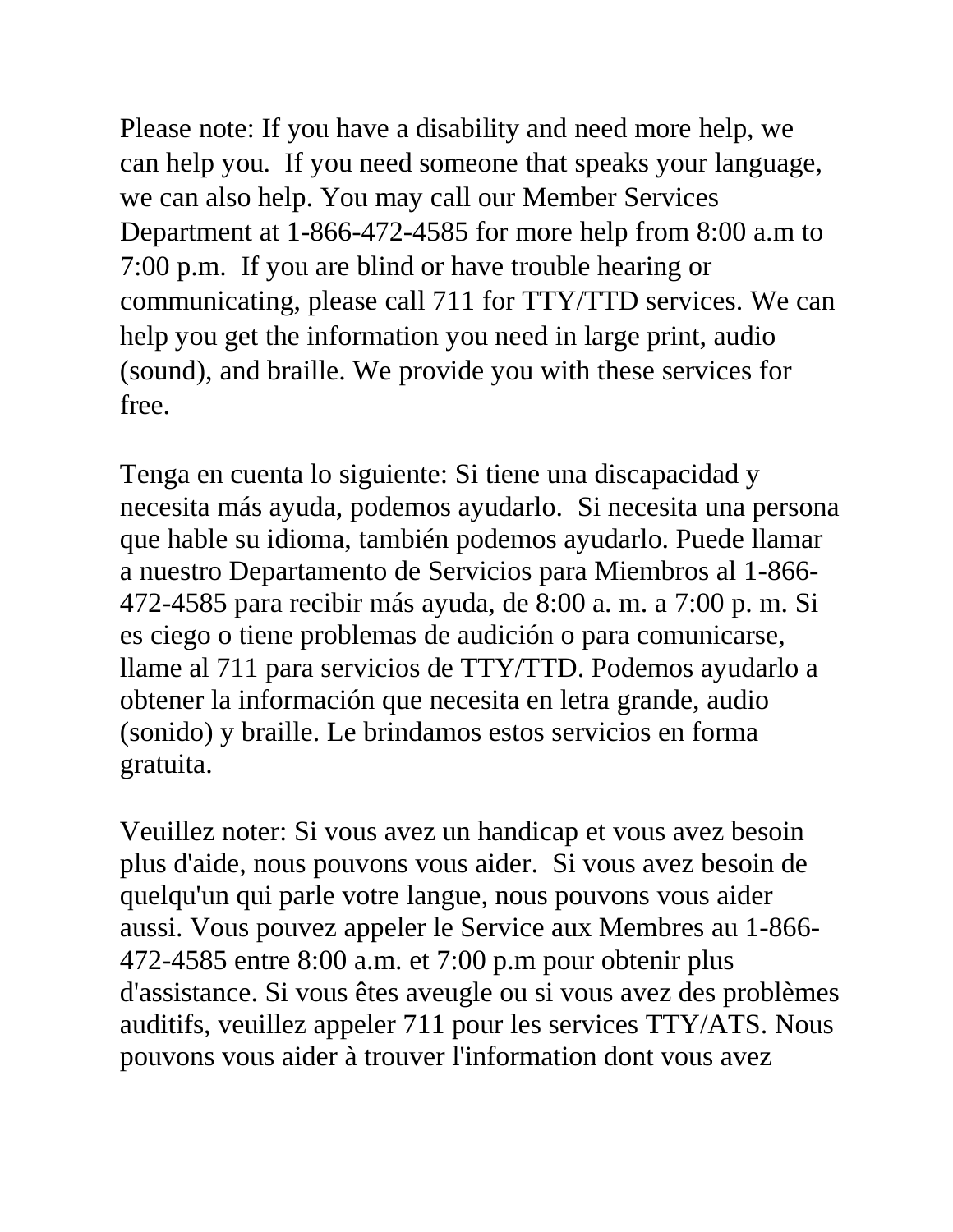besoin en gros caractères, audio (son), et braille. Nous vous fournissons ces services gratuits.

 con disabilità. Ove necessario, è possibile richiedere l'intervento di un addetto che parli la lingua dell'associato. Per ulteriori informazioni è possibile chiamare il nostro Dipartimento dei servizi per gli associati (Member Services 19:00. Gli associati non vedenti, ipovedenti, non udenti o con difficoltà di comunicazione possono usufruire dei servizi numero 711. Siamo in grado di fornire le informazioni necessarie in formato di stampa a caratteri grandi, in formato audio (sonoro) e braille. Questi servizi sono fruibili Nota: siamo in grado di offrire ulteriore assistenza agli associati Department) al numero 1-866-472-4585 dalle ore 8:00 alle TTY/TTD (trasmissione telefonica di testo/dispositivi di telecomunicazione per non udenti) resi disponibili tramite il gratuitamente.

 supplémentaire, nous pouvons vous aider. Si vous avez besoin de quelqu'un qui parle votre langue, nous pouvons aussi vous aider. Vous pouvez appeler notre département de services aux 8h00 à 19h00. Si vous êtes aveugle ou avez des troubles de l'audition ou de la communication, veuillez téléphoner au 711 pour les services de télécommunication à l'intention des malentendants. Nous pouvons vous aider à obtenir les informations dont vous avez besoin en grands caractères, sous forme audio (sonore) et en braille. Nous fournissons ces Veuillez noter : si vous avez un handicap et besoin d'une aide membres au 1-866-472-4585 pour une aide supplémentaire de services gratuitement.